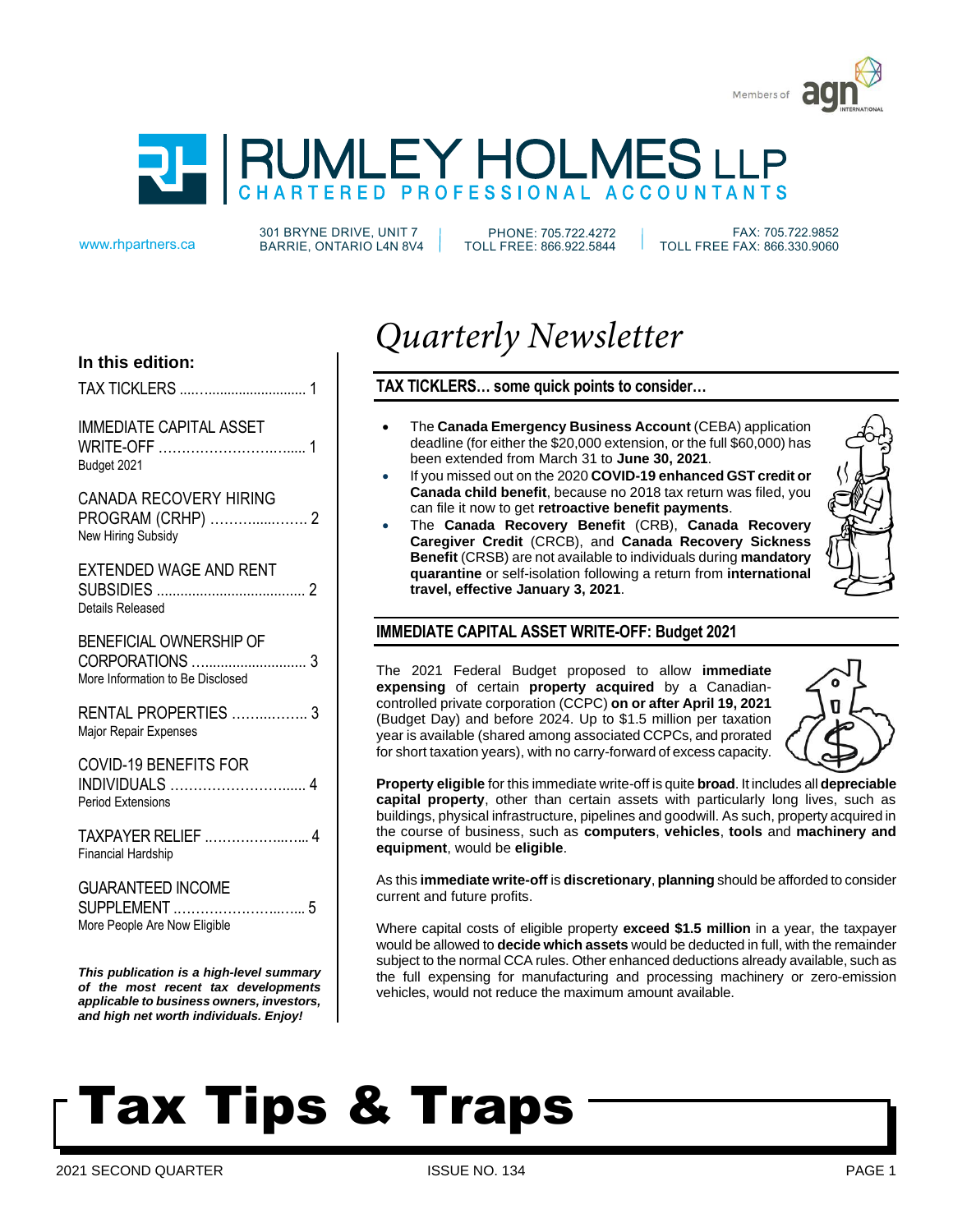Generally, property acquired from a non-arm's length person, or which was transferred to the taxpayer on a tax-deferred "rollover" basis, would not be eligible. Also, while the taxpayer can always claim less than the maximum, claims in future years would be limited to the usual CCA rates.

*ACTION ITEM: An immediate full write-off of many capital assets may provide an incentive to acquire capital assets.*

# **CANADA RECOVERY HIRING PROGRAM (CRHP): New Hiring Subsidy**



The 2021 Federal Budget introduced the new CRHP which would provide eligible employers with a subsidy of **up to 50% of the incremental remuneration** paid to eligible employees in respect of **June 6, 2021** to **November 20, 2021**. The **higher of** the Canada Emergency Wage Subsidy (**CEWS**) **or CRHP** may be claimed for a particular qualifying period, but **not both**.

### **Eligible employers**

**Employers eligible for CEWS** would generally be **eligible for CRHP**. However, a **for-profit corporation** would be eligible **only** if it is a **Canadian-controlled private corporation** (subject to a few minor exceptions). Eligible employers (or their payroll service provider) must have had a CRA payroll account open March 15, 2020.

#### **Eligible employees**

The **same employees eligible for CEWS** are proposed to be eligible for CRHP, except that CRHP will **not** be available for **furloughed employees**.

#### **Amount of subsidy**

The subsidy is computed as the **incremental remuneration multiplied** by the applicable hiring **subsidy rate** for that period. The rate is 50% for the periods from June 6 - August 28, followed by 40% from August 29 - September 25, 30% from September 26 - October 23, and 20% from October 24 - November 20.

**Incremental remuneration** for a qualifying period means the **difference between**:

- an employer's total eligible **remuneration paid** to eligible employees for the **qualifying period**, and
- its total **eligible remuneration** paid to eligible employees for the **base period** (March 14 to April 10, 2021).

The **same** types of **remuneration eligible for CEWS** would also be eligible for CRHP (e.g., salary, wages, and other remuneration for which employers are required to withhold or deduct amounts). The amount of remuneration for employees would be based solely on **remuneration paid in respect of the qualifying period**.

Eligible remuneration for each eligible employee would be subject to a **maximum of \$1,129 per week**, for both the qualifying period and the base period.

**Similar to CEWS**, the eligible remuneration for a **non-arm's length employee** for a week will also be limited based on their "baseline remuneration" (that is, their pre-COVID remuneration levels).

#### **Required revenue decline**

To qualify, the eligible employer would have to have experienced a **decline in revenues**. For the qualifying period between **June 6, 2021 and July 3, 2021**, the decline would have to be **greater than 0%**. For **later periods**, the decline must be **greater than 10%**.

#### **Application deadline**

Similar to CEWS and CERS, an **application** for a qualifying period would be **required** to be made no later than **180 days after the end of the qualifying period**.

*ACTION ITEM: As only CEWS or CRHP can be claimed for a particular period, and each program has different parameters and benefits, consideration should be given to determine the best option.*

# **EXTENDED WAGE AND RENT SUBSIDIES: Details Released**

On March 3, 2021, the Department of Finance announced **details** on the **Canada Emergency Wage Subsidy** (CEWS) and **Canada Emergency Rent Subsidy** (CERS) for the March 14 - June 5 periods. Later, the Federal Budget (April 19, 2021) announced an extension of these programs to September 25, 2021.



#### **Revenue comparison reference periods**

The reference periods will continue to use either of the two months ended prior to the end of the relevant period (so February or March, 2021 for CEWS period 14/CERS period 7). However, the **prior reference month** to be used when comparing average monthly revenues from March onwards would be **changed**. Rather than comparing to the same month in 2020, **the same month from 2019** would be used. For example, March 2021 revenues would be compared to March 2019 revenues rather than March 2020 revenues.

#### **Rates**

For the periods between March 14 and July 3, 2021, the **maximum CEWS subsidy** rate is **75%**, while the **maximum CERS rate** is **65%**. Subsequently, the maximum rates for both CEWS and CERS will be the same, and **decline gradually**: 60% (July 4 - July 31), 40% (August 1 - August 28), and 20%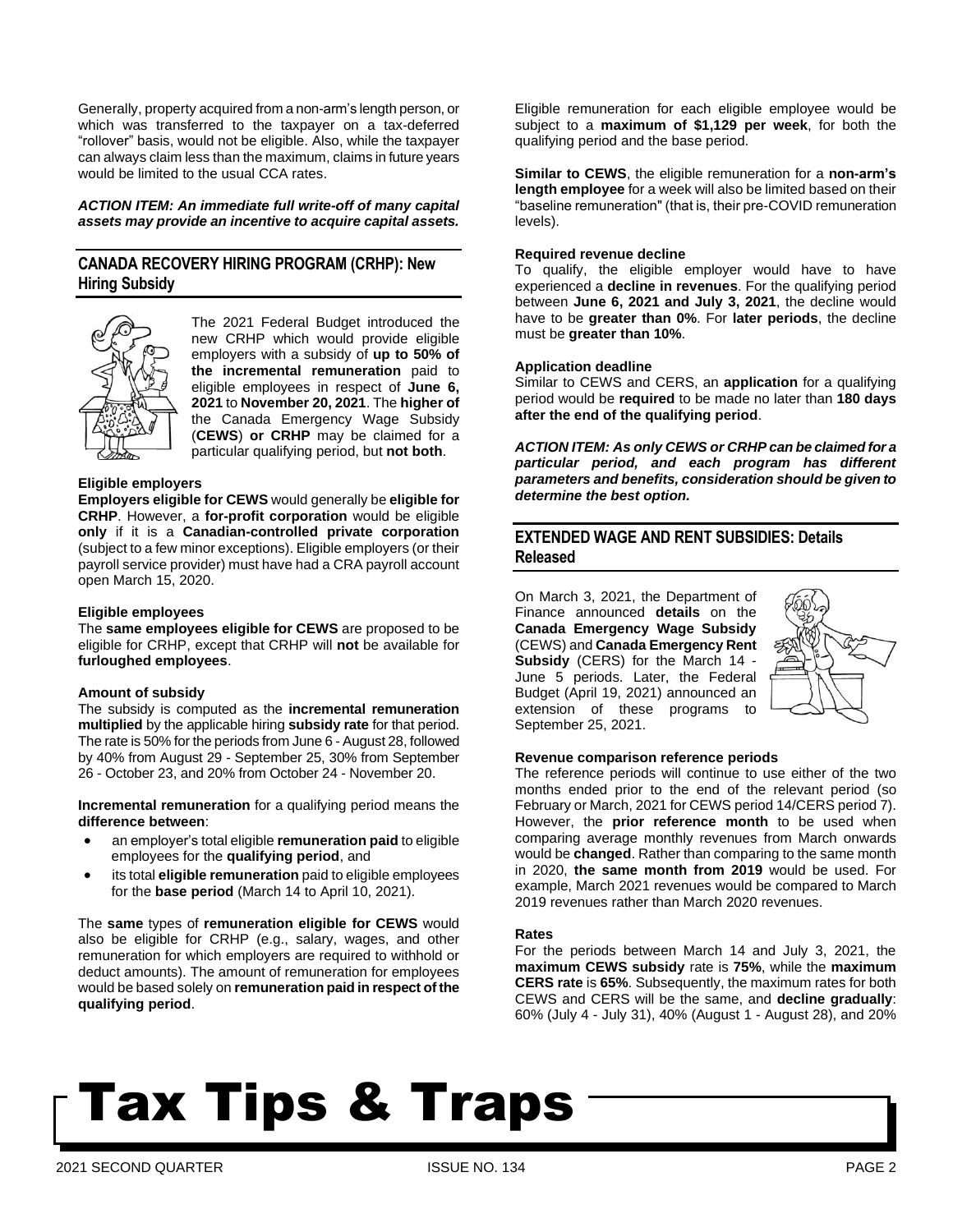(August 29 - September 25). The **additional lockdown** support to CERS will **remain at 25%** for the entire period (March 14 - September 25).

#### **Deadlines**

Both **CERS** and **CEWS** applications are due **180 days after the end of the qualifying period.**

The chart below summarizes the upcoming deadlines for the various periods currently announced.

| <b>CEWS/CERS</b><br><b>Period</b> | <b>Period date</b>             | Deadline for<br>application |
|-----------------------------------|--------------------------------|-----------------------------|
| 9/2                               | Oct. 25 to Nov. 21, 2020       | May 20, 2021                |
| 10/3                              | Nov. 22 to Dec. 19, 2020       | Jun. 17, 2021               |
| 11/4                              | Dec. 20, 2020 to Jan. 16, 2021 | Jul. 15, 2021               |
| 12/5                              | Jan. 17 to Feb. 13, 2021       | Aug. 12, 2021               |
| 13/6                              | Feb. 14 to Mar. 13, 2021       | Sep. 9, 2021                |
| 14/7                              | Mar. 14, 2021 to Apr. 10, 2021 | Oct. 7, 2021                |
| 15/8                              | Apr. 11, 2021 to May 8, 2021   | Nov. 4, 2021                |
| 16/9                              | May 9, 2021 to Jun. 5, 2021    | Dec. 2, 2021                |
| 17/10                             | Jun. 6, 2021 to Jul. 3, 2021   | Dec. 30, 2021               |
| 18/11                             | Jul. 4, 2021 to Jul. 31, 2021  | Jan. 27, 2022               |
| 19/12                             | Aug. 1, 2021 to Aug. 28, 2021  | Feb. 24, 2022               |
| 20/13                             | Aug. 29, 2021 to Sep. 25, 2021 | Mar. 24, 2022               |

CRA has recently advised that they may accept a late-filed application in exceptional circumstances. Requests must be made before the later of May 21, 2021 and 30 days after the filing deadline.

*ACTION ITEM: Ensure to consider whether a claim should be made well before the deadline for application.*

# **BENEFICIAL OWNERSHIP OF CORPORATIONS: More Information to Be Disclosed**

There is a **global trend** emerging focused on **requiring corporations** to disclose the **identity** of their **beneficial owners**. Beneficial owners are generally individuals that either **directly or indirectly** exercise **ultimate ownership or control** over a corporation.



The 2021 Federal Budget in Canada provided **\$2.1 million** to support the **implementation** of a **publicly accessible**

**corporate beneficial ownership** registry by **2025**. Some provinces have also commenced work on such disclosures.

As an example of what may come, consider the developments in the U.S. and U.K.

#### **United States**

On January 1, 2021, the National Defense Authorization Act for Fiscal 2021 was enacted. This Bill contained the **Corporate Transparency Act**, which introduced **significant disclosure of beneficial ownership requirements**. The legislation will apply to private **corporations and limited liability companies** (LLCs) registered to do business in the U.S. (including both domestic and foreign corporations) but will exclude a few types of entities, such as publicly listed corporations. Identifying information of **beneficial owners** that have **substantial control** will be required to be **disclosed for new entities** and those entities that have **changes**. Information collected will be available to law enforcement agencies, but not to the general public.

### **United Kingdom**

In 2016, the U.K. launched a **publicly accessible register** of **beneficial owners** of companies (the register of Persons with Significant Control). The information displayed can basically be **used by organizations and individuals** without restriction. The **minimum share percentage** ownership at which disclosure is required is **25%**.

*ACTION ITEM: Identifying information of beneficial owners of corporations may be required to be disclosed in the near future.*

# **RENTAL PROPERTIES: Major Repair Expenses**



In a February 11, 2021 **Tax Court of Canada** case, the deductibility of **rental expenses** for a condo unit that underwent major repairs was considered.

In 2010, major **structural repairs** (the exterior repairs) commenced on an entire condo complex. As a result, the taxpayer **lost the tenants** for his particular unit, and was unable to replace them. As the property was empty, the taxpayer decided to **carry out repairs** within the condo itself (the interior repairs) costing approximately \$24,000. The repairs consisted of fixing or replacing items such as **fixtures**, appliances, walls, and counters.

### **Taxpayer wins – source of income**

CRA argued that since the property was not being rented out, there was not a source of income and the **expenses** could **not**  be **deducted**. However, the Court found there **was a source of income** since there was a continuing intent to **earn a profit**,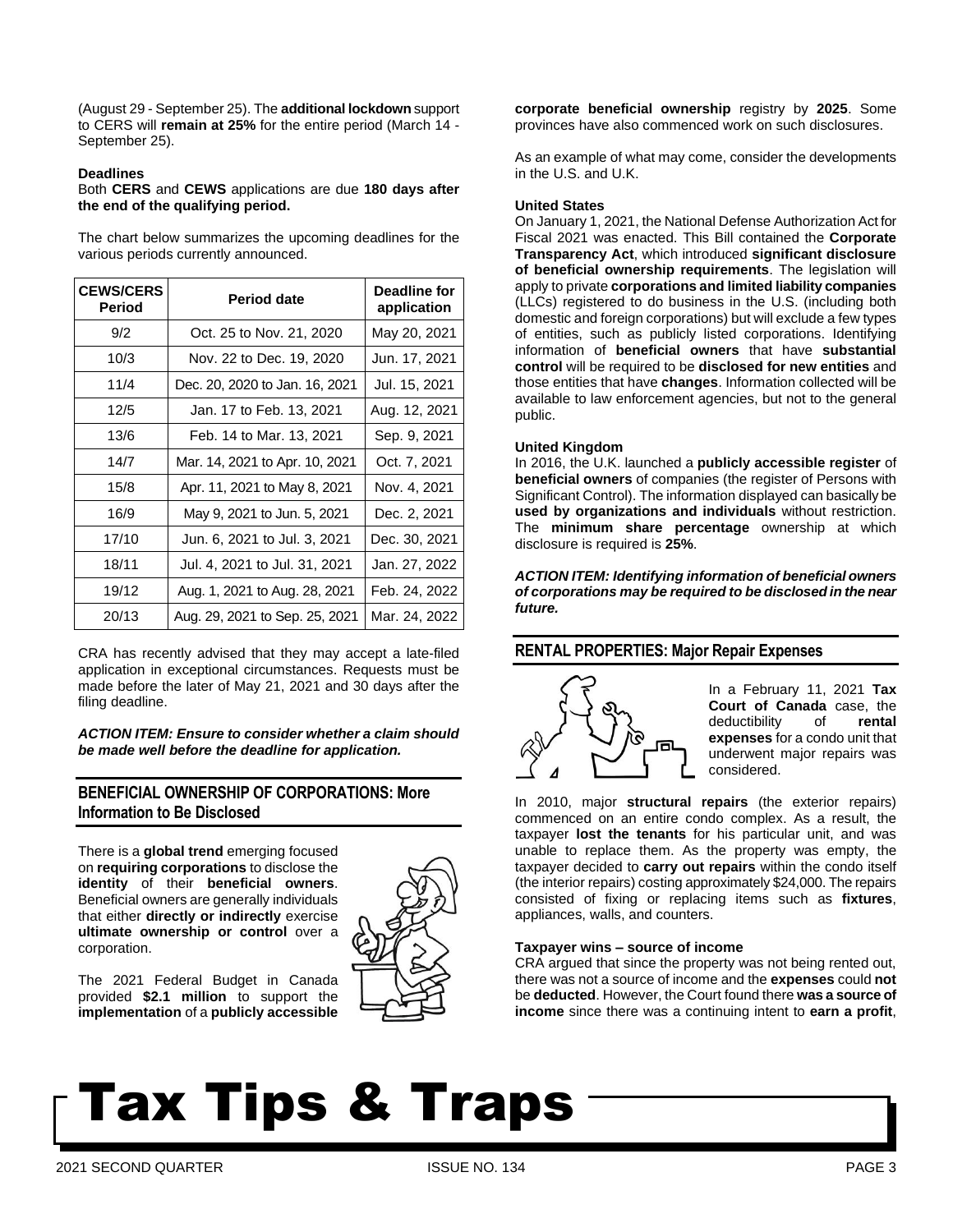demonstrated by several **attempts to rent** the property during the external structural repair phase. The property was also **rented out after** the repairs were completed, and the Court observed that the taxpayer operated in a **business-like manner**.

#### **Taxpayer wins – current vs. capital**

The Court then considered whether all of the repairs could be deducted immediately as "current expenses", or must be depreciated over time as "capital expenses". In ruling that the interior repairs were a current expense, the Court noted the following:

- **Betterment and enduring benefit** Although any repairs improve a property, the question is whether the **improvement** was **significant enough** to bring into existence a **different capital** asset than what was there before. **No** building **permits** were required; **no redesign** or change to size, layout, or function occurred; and **materials** used were **"like for like"** (no upgrades). No new **asset resulted**; rather, the property was just kept in rentable condition. The Court also noted that being a "once in a lifetime" expenditure does not mean it is not a repair.
- **Typical repairs** If repairs are **out of the ordinary**, the expenditures are more likely on account of capital. However, **these repairs**, even though they occurred infrequently, were **typical**.
- **Timing of the repairs** CRA argued that since the repairs were **all done at once**, they resulted in a **new asset**. However, the Court noted that the test is only whether the **cumulative effect** of the repairs was to **improve** the property **past its original condition**. The Court found that the **timing** of the repairs was **not a significant factor**.
- **Cost of repairs compared to value of the property** The cost of the repairs was only **5% of the total fair market value** of the property, suggesting that the **expenses were current** rather than capital.
- **Increase in rent** The rent **increased from \$1,500 to \$2,200** after the repairs were complete. The Court opined that the increase in rent was just as likely **attributable to exterior repairs** as to the interior repairs and that the increase in rent was **not a significant factor**. It was not surprising that property in good state commands higher rent than one needing repairs.

*ACTION ITEM: If considering a major renovation to a rental property, consider whether the repairs require delayed deduction, or can be immediately deducted.*

# **COVID-19 BENEFITS FOR INDIVIDUALS: Period Extensions**

The **eligibility periods** for several **personal income replacement COVID-19 benefits** have been **extended**:

- the previous limit of 26 weeks for the **Canada Recovery Benefit** (CRB) and **Canada Recovery Caregiver Benefit** (CRCB) will be **extended** by 12 weeks **to 38 weeks**;
- the previous limit of two weeks for the **Canada Recovery Sickness Benefit** (CRSB) will be **extended to four weeks**; and
- the normal limit of 26 weeks for **Employment Insurance** (EI) benefits will be **extended by 24 weeks to 50 weeks**.

In the absence of these extensions, individuals who transitioned to CRB or EI on September 27, 2020 could have reached the maximum claim period as early as March 27, 2021.



In addition, **self-employed workers** who have **opted** in to the **EI program** to access special benefits will be able to use a **2020 earnings threshold of \$5,000** compared to the previous threshold of \$7,555. This change will be retroactive to claims as of January 3, 2021 and will apply until September 25, 2021.

*ACTION ITEM: More weeks of COVID-19 income support are now available. Make sure to file your 2020 personal tax returns to reduce the chance of interruptions in benefit receipt.*

### **TAXPAYER RELIEF: Financial Hardship**

In a January 14, 2021 **Federal Court** case, the taxpayer sought a judicial review of CRA's **denial** to provide **interest and penalty relief** on a **tax debt** of nearly \$400,000. The taxpayer argued that relief should be granted due to **financial hardship** and inability to pay. While the taxpayer provided information demonstrating that



**monthly** expenses and income resulted in a **deficit**, the taxpayer's own statements referring to his assets suggested that there was more to his financial situation.

### **Taxpayer loses**

The Court supported CRA's view that **assets and liabilities**, **not just income and expenses**, were **relevant** to the question of financial hardship, and information requested on his assets had not been provided.